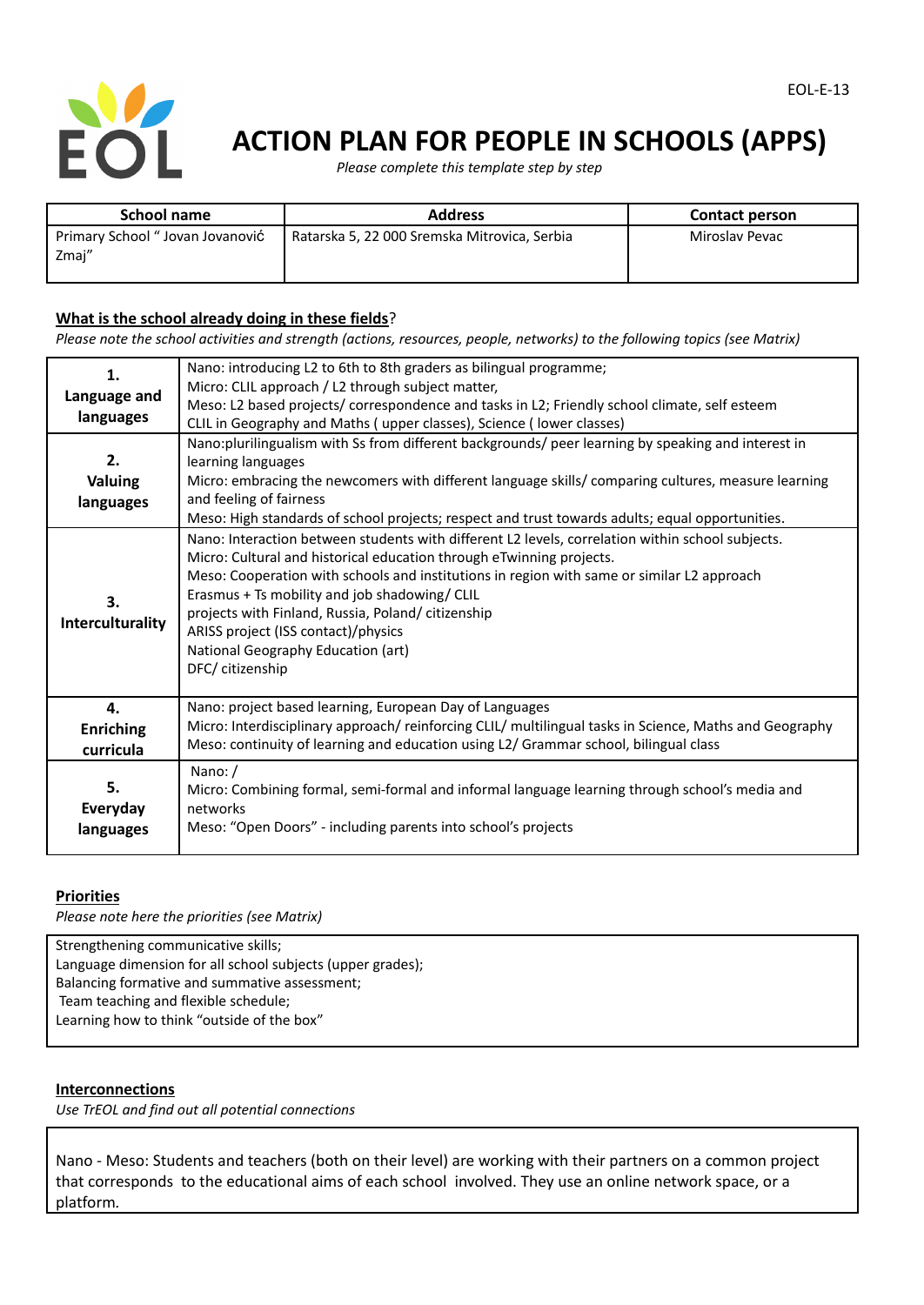## **Taking action**

*What could be the first steps*

*1.Presenting the action plan to partner schools*

*2.Decicding on the web-platform for the project*

*3 Deciding on the first theme*

## **Project title**

*Let's Speak Up!*

## **Action plan**

|                                  | Phases of development                                                          | <b>Planned actions/activities</b>                                                                                                                                                                                                                                              | <b>Involved staff</b>                        |
|----------------------------------|--------------------------------------------------------------------------------|--------------------------------------------------------------------------------------------------------------------------------------------------------------------------------------------------------------------------------------------------------------------------------|----------------------------------------------|
| Υ<br>E<br>A<br>$\mathsf{R}$<br>0 | Period 1: Initiating draft version<br>(= on one aspect) of project<br>May-June | Initiating a web-page<br>deciding on admins and other roles<br>$\blacksquare$<br>deciding on the work pace                                                                                                                                                                     | <b>Bilingual</b><br>students and<br>teachers |
| Υ<br>Ε<br>Α<br>R<br>1            | <b>Period 2: Planning</b><br><b>August - September</b>                         | deciding on the themes and number of them (e.g.<br>monthly, weekly issues, etc.)<br>the format of the articles (e.g.font, style)<br>$\overline{\phantom{a}}$<br>deciding on the key features (e.g.image<br>$\overline{\phantom{a}}$<br>resolution)<br>creating a web-page logo | Bilingual<br>students and<br>teachers        |
|                                  | <b>Period 3: Implementing</b><br>September-April                               | posting articles from all schools involved                                                                                                                                                                                                                                     | <b>Bilingual</b><br>students and<br>teachers |
|                                  | <b>Period 4: Evaluating</b><br>interim report, January                         | Number of blog/web-page visitors<br>$\overline{\phantom{a}}$<br>Comments<br>$\overline{\phantom{a}}$<br>Pools<br>FB, Instagram and school websites uploads<br>$\overline{\phantom{a}}$<br>New Ss enrollment due to the project efforts                                         | Bilingual<br>students and<br>teachers        |
|                                  | <b>Period 5: Evaluating</b><br>Final report #1, April                          | The Final report                                                                                                                                                                                                                                                               | Bilingual<br>students and<br>teachers        |
|                                  | Period 6: Finalizing whole school<br>EOL project, May - June                   | Publishing in the local newspaper, online platform students and<br>Disseminate                                                                                                                                                                                                 | Bilingual<br>teachers                        |
| Υ<br>Е<br>A<br>R<br>$\mathbf{2}$ | <b>Period 7: Planning</b><br><b>August - September</b>                         | Self evaluation and assessment<br>$\blacksquare$<br>Project correction due to results<br>Possible partnership with the local firms                                                                                                                                             | <b>Bilingual</b><br>students and<br>teachers |
|                                  | <b>Period 8: Implementing</b><br>September-April                               | forming an after-school club or welcome the<br>newcomers to the existing one<br>continue with the web-page editing and<br>$\overline{\phantom{a}}$<br>publishing                                                                                                               | <b>Bilingual</b><br>students and<br>teachers |
|                                  | <b>Period 9: Evaluating</b><br>Final report # 2, April                         | The Final Report                                                                                                                                                                                                                                                               | Bilingual<br>students and<br>teachers        |